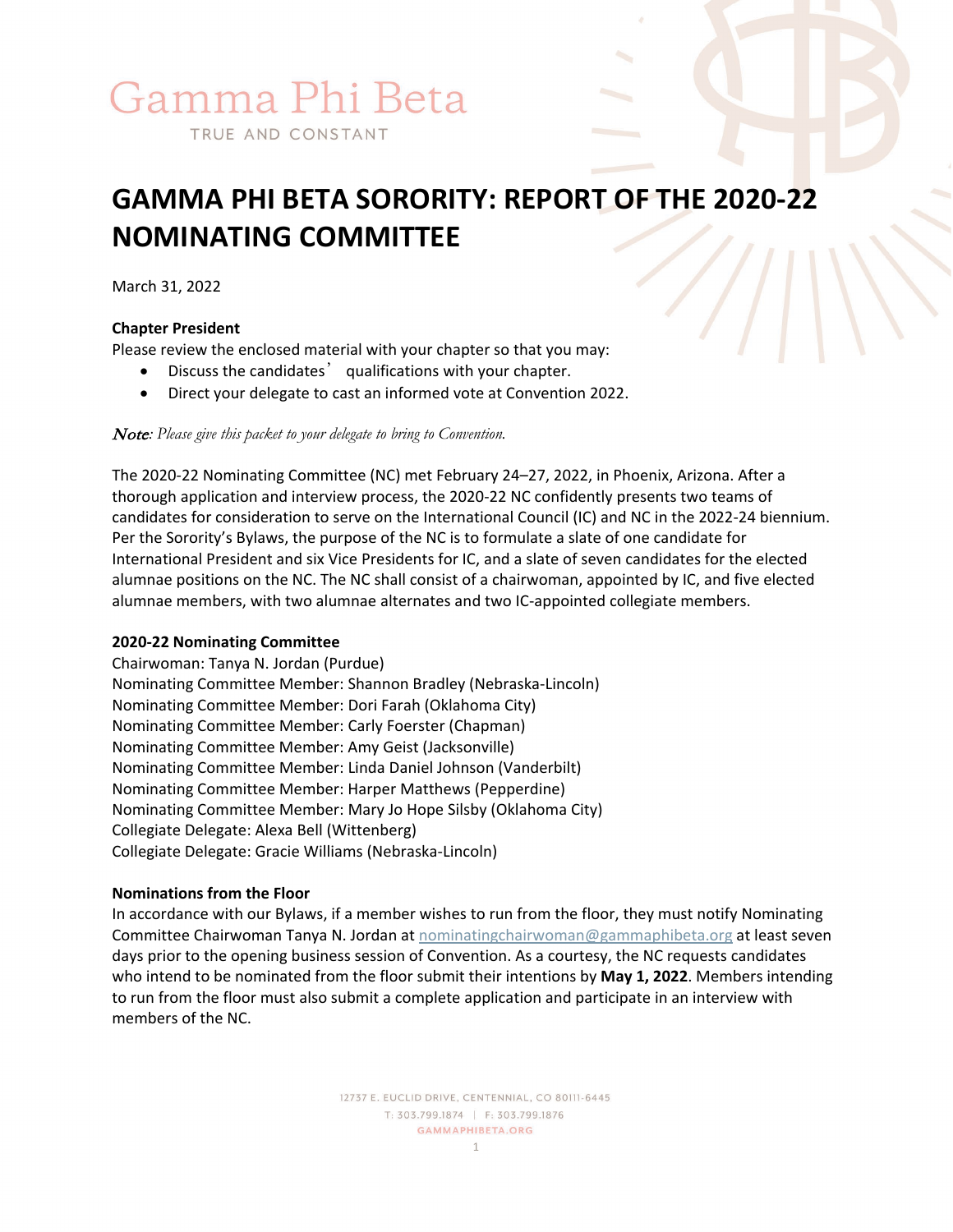#### **Strategic Priorities and Governance Model**

International Council operates a board governance model that includes one International President and six Vice Presidents. Under this strategic, policy-driven governance model, the members of IC are collectively responsible for providing strategic leadership, serving as ambassadors of the Sorority, managing for financial stability, supporting and supervising the Sorority's executive director and ensuring healthy governance. The guiding principle of "sorority over self" must ring true through all actions of IC. Additionally, board members are expected to uphold three duties:

- **Duty of Care**. The duty of care requires members of IC to exercise due diligence and give informed and prudent attention to council matters.
- **Duty of Loyalty.** The duty of loyalty requires members of IC to act with honesty, good faith and fairness.
- **Duty of Obedience.** Members of IC are legally responsible for their actions and complying with all applicable laws and rules.

Through generative discussion and careful deliberation, IC ensures the growth of our organization by developing the strategic vision of the Sorority. This vision, in turn, becomes the guiding light for a strategic plan, which helps focus the work and priorities of professional staff and volunteers. While professional staff is responsible for creating an exact plan and details to execute the vision, the board is responsible for prioritizing elements of the strategic plan so that staff understands the Sorority's organizational priorities.

After generating the strategic vision for the Sorority, IC must then assess programmatic impact to ensure that programs are delivered in accordance with the strategic plan and are fiscally sound. Understanding Gamma Phi Beta's financial position is essential to fulfilling responsibilities as a member of IC. Council members are collectively responsible for ensuring that financial activity is in alignment with the mission of the organization.

Additionally, IC's functions and responsibilities direct their oversight in the following areas: sorority governance; fiscal and legal oversight; belonging and inclusion; sorority growth; public relations and the general representation of Gamma Phi Beta. This work is accomplished through board-level committees with each IC member sitting on at least one committee as a liaison between the committee and IC.

#### **Diversity, Equity, Inclusion and Reducing Bias**

In order for Gamma Phi Beta to continue making a positive difference in the world, we must be willing to examine and address any barriers to leadership for committed members who can help move our organization forward. Unconscious bias is real and can permeate any process that is left to operate by default as opposed to design. As such, the 2020-22 NC built on the work of previous NCs and audited the path to leadership for Gamma Phi Beta in an effort to mitigate unconscious bias, create a more inclusive applicant experience and diversify the pool of candidates for elected service.

#### **What did the NC do this biennium to update the process?**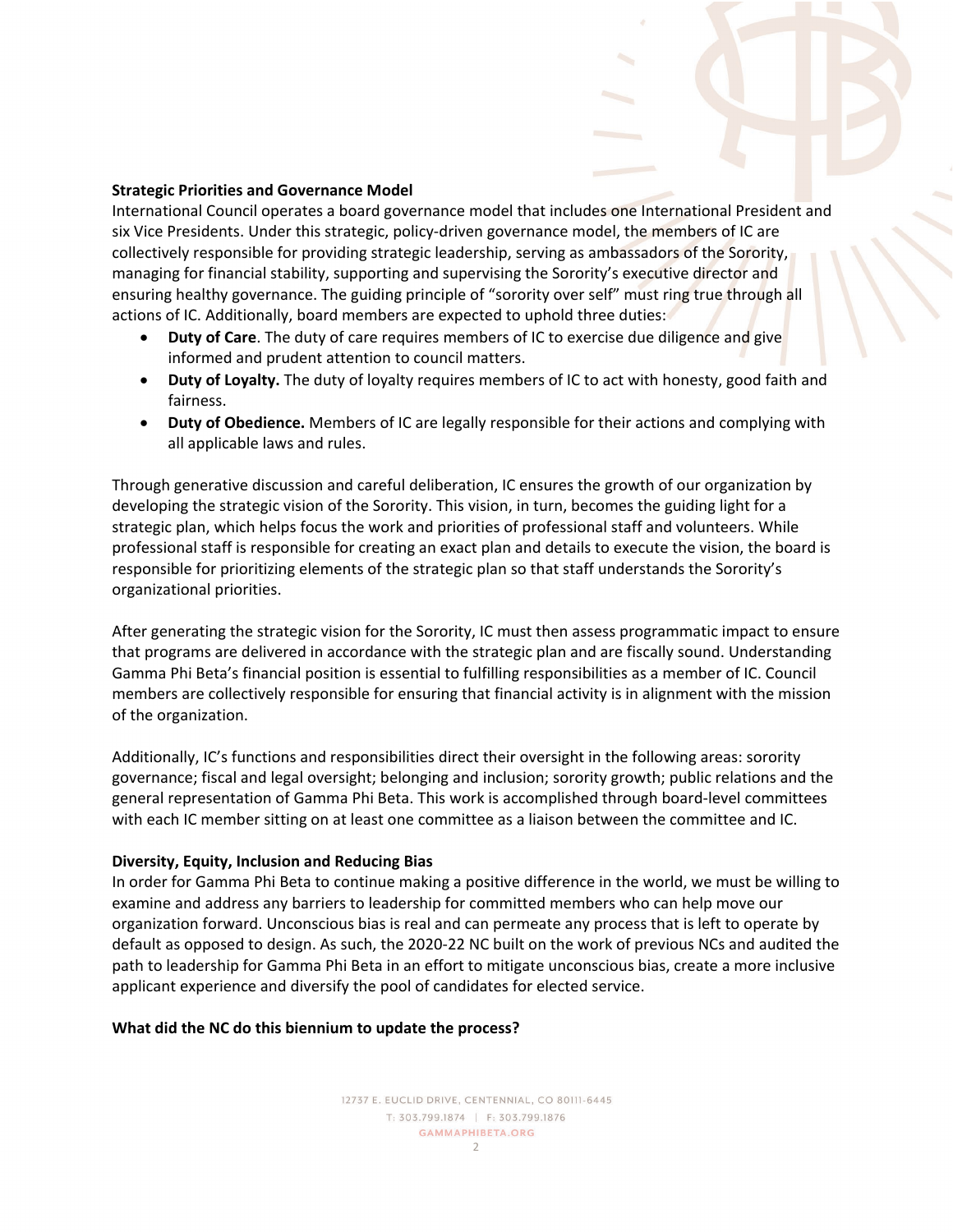- Nominating Committee training and education
	- $\circ$  Began the biennium by learning about unconscious bias as a team by participating in a diversity, equity and inclusion course hosted by a reputable collegiate program and determining how to best apply that knowledge to the NC's work.
- Process and materials audit
	- $\circ$  Reviewed application process and materials in an effort to reduce bias, use more inclusive language and more fully capture applicants' lived experiences beyond/outside of Gamma Phi Beta.
	- o Redacted applicant biographic information during initial application review.<br>  $\circ$  Edited comment form to focus on Gamma Phi Beta member competencies.
	- Edited comment form to focus on Gamma Phi Beta member competencies.
	- o Ensured opportunity for comment forms to be submitted by non-Gamma Phi Beta members.
	- o Removed the applicant requirements for a letter of recommendation and selfcompleted comment form.
	- o Codified interview questions and updated scoring rubrics to improve consistency in the NC<sup>'</sup> s evaluation of applications and interviews.
- Proactive recruitment
	- $\circ$  Engaged and connected with alumnae through posts in Facebook affinity groups; presented at the Belonging, Equity, Diversity and Inclusion (BEDI) Summit and REAL Leadership Retreat; delivered content via Gamma Phi Beta newsletters and social media.
	- o Continued individual outreach to members recommended to the NC.
- BEDI focus in application
	- $\circ$  Applicants were asked to share their personal contributions to enhancing inclusion and belonging for marginalized groups; discuss barriers to membership and how they could be dismantled; and share how their personal identities and experiences could enhance the inclusivity of the organization.

#### **Member Competencies**

Gamma Phi Beta is committed to building a more diverse and inclusive organization, and our brightest future will be inspired by vibrant leadership. With this in mind, the NC used Gamma Phi Beta's member competency model as a guiding principle for slating the best team of leaders for both IC and the NC. The strongest candidates for elected service have demonstrated a level of proficiency and commitment to personal growth across all of our member competencies as well as an understanding for how their unique experiences and abilities could contribute to a high-functioning, representative and wellrounded team.

#### **Meetings, Training and Development**

The 2020-22 NC met one to two times each month virtually and one time in person to slate two teams of leaders. Throughout the biennium, the NC learned about board governance, the role of board members, member competencies and team function; participated in implicit bias training and discussed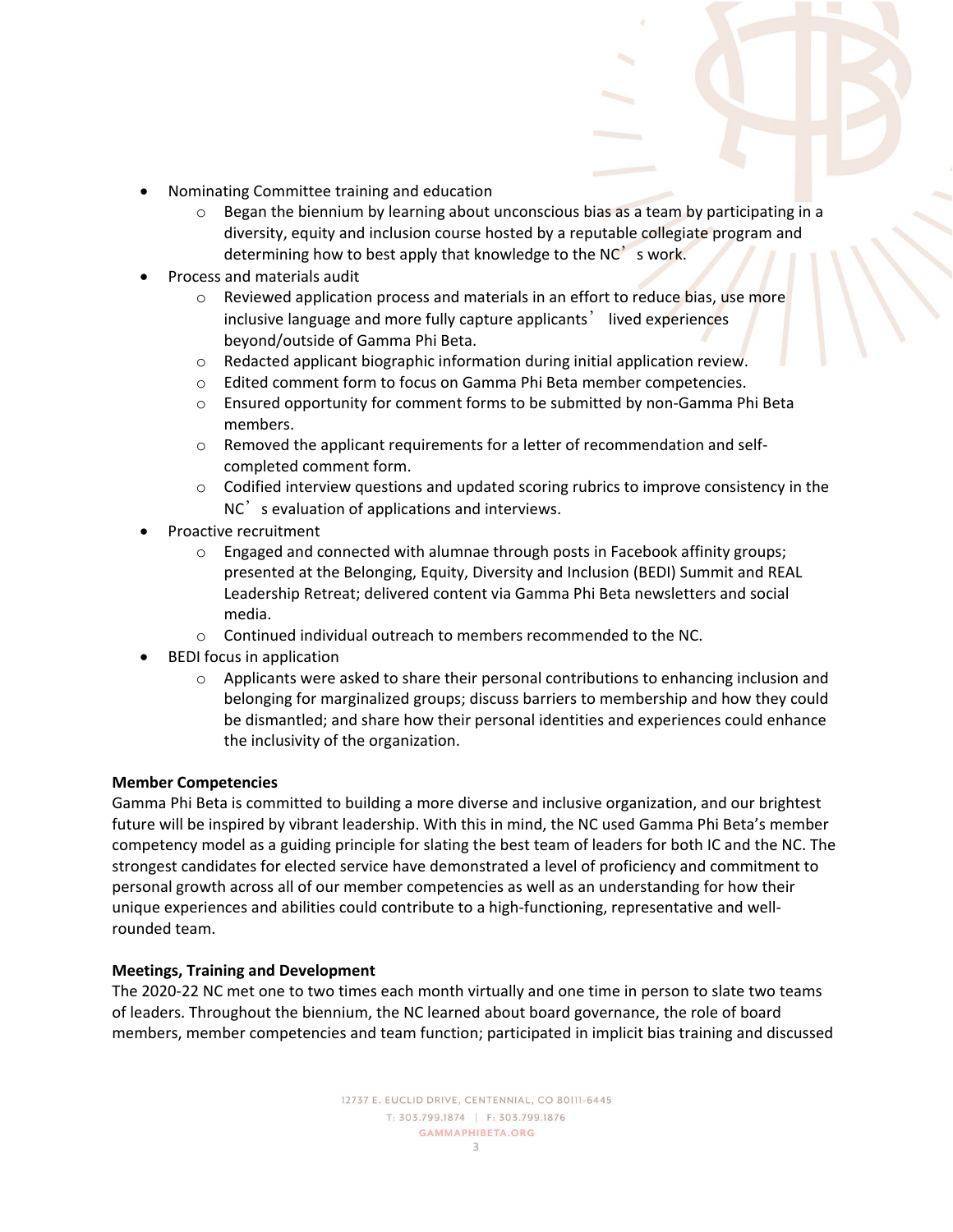diversity, equity and inclusion at length; reviewed and adjusted the nominating and slating process; and recruited and connected with potential applicants for elected service. Additionally, the NC reviewed challenges and opportunities for Gamma Phi Beta as identified by the executive director and the 2020- 22 International President.

#### **Personal Contact**

The 2020-22 NC reviewed the list of applicants from the past two bienniums, identified members who showed an interest in applying in the last biennium, collected volunteer names from the previous Clara Project classes and actively collected and brainstormed volunteer names. From these lists of potential applicants, the committee sent 195 outreach emails and completed 68 calls to these applicants to answer questions, provide information about the NC process and encourage members to apply. Members of the NC who are also involved with Gamma Phi Beta's Facebook Affinity Groups, the LGBTQIA+ Group and Black, Brown, Indigenous and Women of Color Group posted messages on the pages encouraging applications and conducted phone calls with interested members.

#### **Referrals from the Membership and Marketing**

The 2020-22 NC made a referral form available on the Gamma Phi Beta website via the NC webpage. This allowed collegiate and alumnae members to offer additional member names to the NC for outreach. To reach more members beyond those already aware of the opportunities for leadership, the NC worked to increase advertising and educational efforts, collaborated with the International Headquarters Marketing staff on a marketing plan and leveraged social media and affiliate groups to promote the positions available and encourage members to apply.

#### **Candidate Applications and Interviews**

Application questions for both IC and NC were made publicly available for review in August 2021 on the Gamma Phi Beta website. While the application was not open for submissions at that time, the 2020-22 NC felt it was extremely important to provide ample preparation time to applicants interested in elected levels of service, given the length of the application and depth of information asked of applicants. The official application opened for both IC and NC in October 2021 and closed in December 2021.

The NC received 25 applications and 128 applicant comment forms for IC and NC. Applicants represented a wide array of identities, geographic locations and volunteer/professional experiences within and outside of the Sorority. Each application was reviewed and evaluated by members of the NC, with all names and chapters removed in an effort to reduce bias in the review process. Following the application review, invitations for interview were extended. Applicants participated in a 30- to 60 minute recorded interview using member competency-based and behavioral questions, with special emphasis on diversity, equity and inclusion. Each applicant was asked if they would accept any position offered on the slate. Each NC member viewed and evaluated all interview recordings prior to slating weekend.

> 12737 E. EUCLID DRIVE, CENTENNIAL, CO 80111-6445 T: 303.799.1874 | F: 303.799.1876 **GAMMAPHIBETA.ORG**  $\Delta$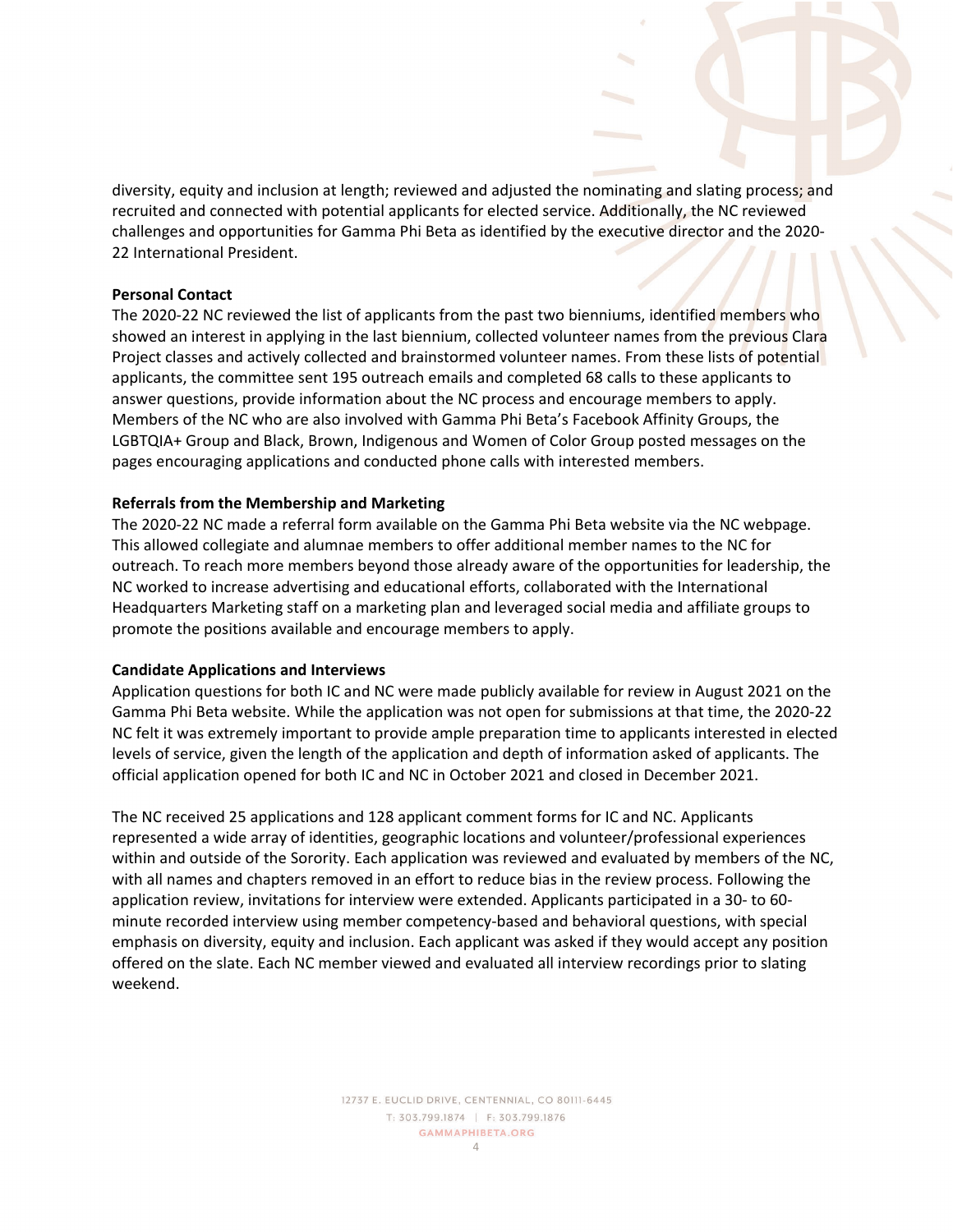#### **Comment Forms and Member Input**

The 2020-22 NC welcomed member and non-member (co-worker, friend or someone with whom the applicant had a previous connection) input into the process via a comment form, available on the public section of the Gamma Phi Beta website. After the deadline passed for applications, all applicant names were available as public information on the NC website. Comment forms were also available and accepted up to one month following the close of the application process. Comment forms could be completed at the request of the applicant or voluntarily by members or non-members who knew the candidate and wished to participate in the process.

Of the 128 comment forms submitted on behalf of applicants for IC and NC positions, 22 were submitted by non-members and 106 were submitted by members. This biennium, candidates were not required to submit a letter of recommendation to apply for either IC or the NC. The NC valued both member and non-member input equally and appreciated each person's participation in the process.

#### **Pandemic Impact**

The 2020-22 NC was only able to meet in person once throughout the biennium, for the slating process. However, its work was not deterred due to the limitations for in-person meetings. With technological advancements and perseverance, the team conducted virtual meetings, collaborated asynchronously using shared documents and maintained connection with one another. The NC anticipated the potential for general member disconnect and lack of interest in elected service due to the impact of the pandemic, making the NC's outreach an opportunity to connect with members and bridge the gap created by the lack of in-person events.

#### **Creation of Slate**

The 2020-22 NC reviewed and evaluated all materials for each candidate, including application, biographic information, comment forms and interview recordings. Applicants' volunteer, personal and professional experiences were considered as well as their self-identified levels of proficiency in Gamma Phi Beta's member competencies. Considering all this information, the NC sought to formulate optimal leadership teams for both IC and NC.

The priority for the NC was to slate leaders best positioned, as a team, to further the strategic priorities of the Sorority; leverage awareness of industry and cultural trends and challenges; and deepen our Sorority's commitment to belonging, equity, diversity and inclusion.

#### **2022-24 International Council Slate of Officers**

International President: Autumn L. Hansen (Idaho) Vice President: Crissy Buchanan Carlisle (Alabama) Vice President: Judy E. Graham (Oklahoma) Vice President: Teresa Jones Haney (Northern Arizona) Vice President: Lillian Hillstrand Lammers (Denver)

> 12737 E. EUCLID DRIVE, CENTENNIAL, CO 80111-6445 T: 303.799.1874 | F: 303.799.1876 **GAMMAPHIBETA.ORG** 5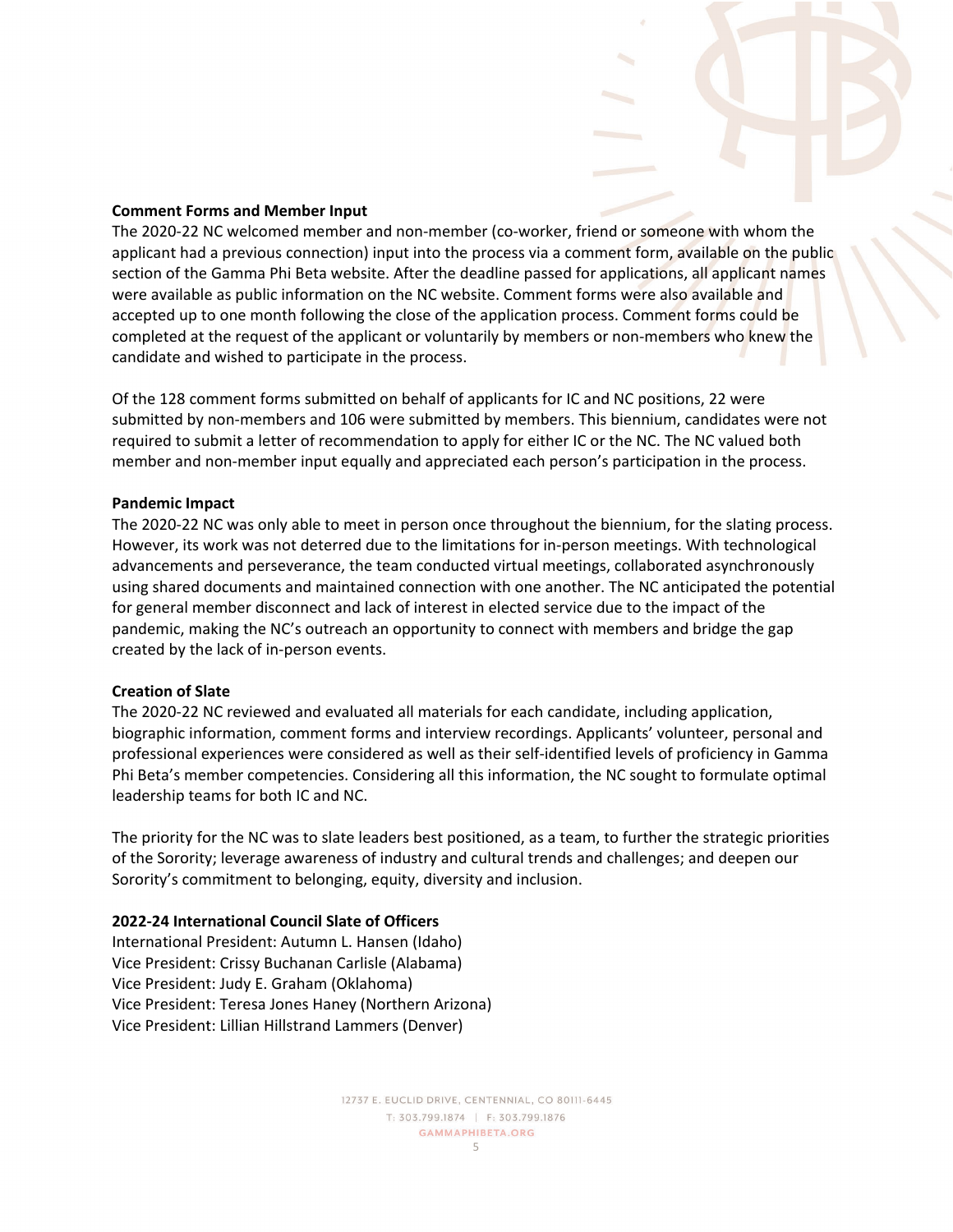Vice President: Victoria Lopez-Herrera (St. John's – Alumnae Initate) Vice President: Fran Mayfield Stevenson (Kansas State)

Among its many distinctions, this team represents professional experience in different industries, sectors and levels within organizational structure; varied contributions in all aspects of Gamma Phi Beta entities; professional and personal experience with belonging, equity, diversity and inclusion training; community and external board experience; myriad dimensions of higher education administration; leadership experience in the National Panhellenic Conference; and sustained commitment to serving in a variety of roles in Gamma Phi Beta, supporting both collegiate and alumnae operations. This slate of exceptional leaders also reflects a greater representation of the diversity of our membership, including racial, cultural, generational and alumnae initiate identities.

#### **2022-24 Nominating Committee Slate of Candidates**

Bree Brownlee (Alma) Lindsay Young Champion (Southern Methodist) Jennifer Kurumada Chuang (California-Berkeley) Kelly Brown Dunne (William & Mary) Tamara Sprull Rudnicki (Jacksonville) Chandra Claassen Soulé (Nebraska-Lincoln) Marlo Edwards Tapley (Colorado-Boulder)

This talented team represents significant experience and strength demonstrated in recruitment (both professional and Gamma Phi Beta contexts), team management, board-level roles, higher education context, marketing, relationship-building, mentoring and commitment to belonging, equity, diversity and inclusion efforts. These members have contributed to Gamma Phi Beta in support of collegiate and alumnae chapters, in international roles and with all Gamma Phi Beta entities. This slate, like the one for IC, reflects a greater representation of the diversity across our Sorority's membership.

The 2020-22 NC respectfully submits these two teams of members as the right combination of leadership, member competencies, experiences and skill sets to address strategic priorities, lead and guide, cultivate leaders and best serve Gamma Phi Beta. Together as a team, we trust these members to have the greatest impact in the upcoming biennium. The 2020-22 NC acknowledges with gratitude all the members who applied for consideration in this process. It is only because so many members are willing to serve Gamma Phi Beta that we can be successful and continue to move forward as an organization. It has been an honor to serve as the 2020-22 NC.

#### **All IC and NC candidates will participate in the Convention Elections Forum.**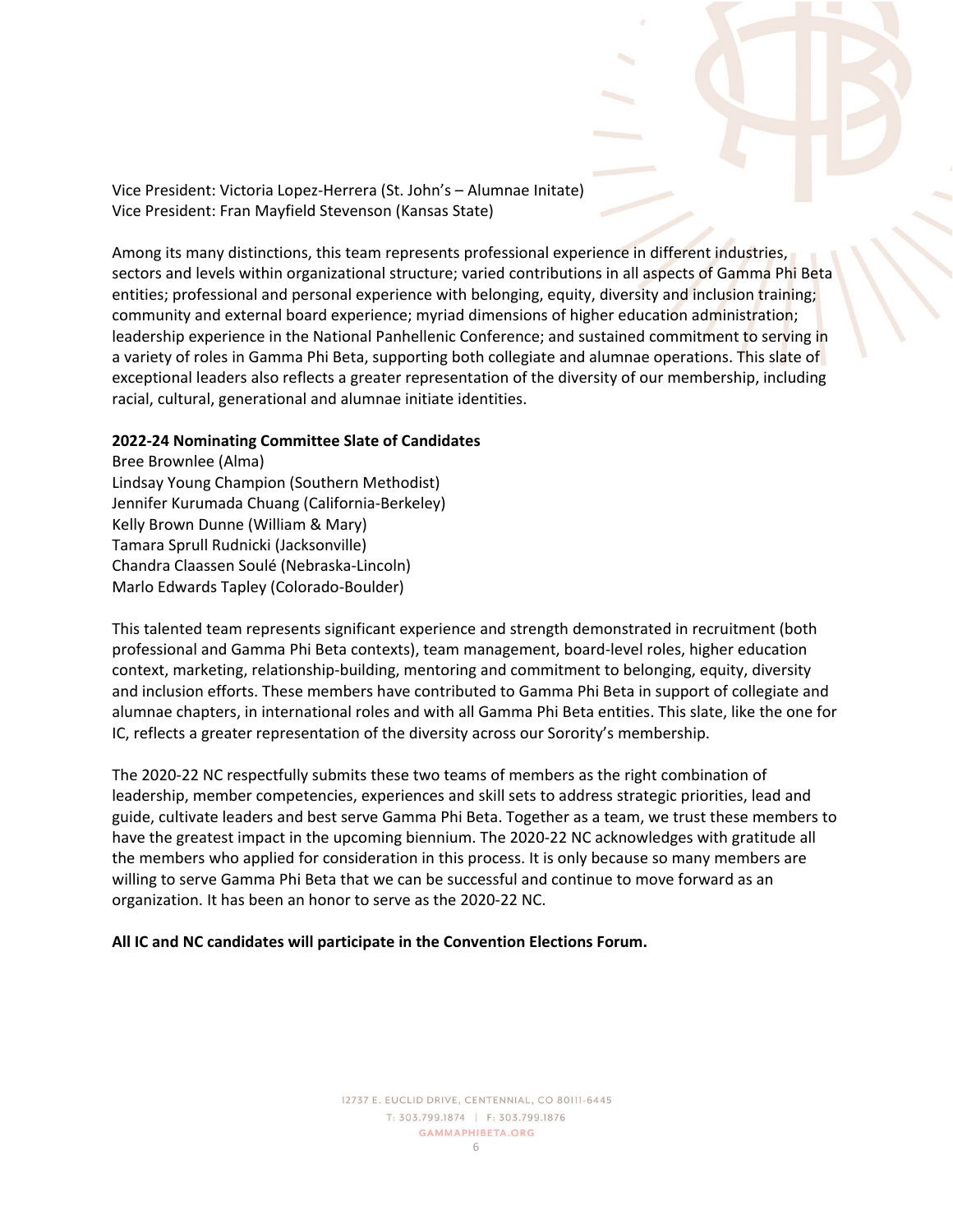

# **INTERNATIONAL COUNCIL**

The following is the *slated* candidate for **International President**.

# **Autumn L. Hansen, MSW, LCSW**

*Initiated 2001 at Xi Chapter (Idaho)*  Indianapolis, Indiana Alumnae Chapter Whitestown, Indiana

# **Current Gamma Phi Beta Position(s)**

• International President (2020-Present)

# **Previous Gamma Phi Beta Involvement**

- Vice President, International Council (2018-20)
- Chair, Governance and Personnel Committee (2016-20)
- International Council Liaison, Leadership Development Committee (2018-20)
- Alumnae Vice President, International Council (2016-18)
- Trustee, Gamma Phi Beta Foundation (2016-18)
- Education Vice President, International Council (2012-16)
- Regional Director, Region 5 (2010-12)
- Sorority Coordinator-New Chapters, Eta Alpha Chapter (Lake Erie) (2008-10)
- Member, Governance Task Force (2008-10)
- Convention Delegate, Indianapolis Alumnae Chapter (2008)
- Collegiate Representative, Washington, D.C., Hill Visits (2006)
- Collegiate Member, Gamma Phi Beta Foundation Public Relations and Marketing Committee (2005)
- Speaker and Facilitator of 100+ programs at Academy, REAL Leadership Experience, REAL Leadership Conference, REAL Leadership Institute, Convention, National Panhellenic Conference Something of Value and local chapter events and visits (2007-Present)

#### **Professional and Community Activities**

- Counselor, Employee Assistance Program for Indiana University (IU) Health (2019-Present)
- New Member Committee Co-Chair/Board Member; Northside Twins and Multiples (2019-21)
- Emergency Department Social Worker, Riley Hospital for Children at IU Health (2014-19)
- Master of Social Work Student Representative, National Association of Social Workers (Indiana Chapter) Board of Directors (2011-12)
- Greek Life Coordinator and Program Administration, DePauw University (2007-09)
- Collegiate Leadership Consultant, Gamma Phi Beta Sorority (2006-07)

12737 E. EUCLID DRIVE, CENTENNIAL, CO 80111-6445 T: 303.799.1874 | F: 303.799.1876 **GAMMAPHIBETA.ORG** 7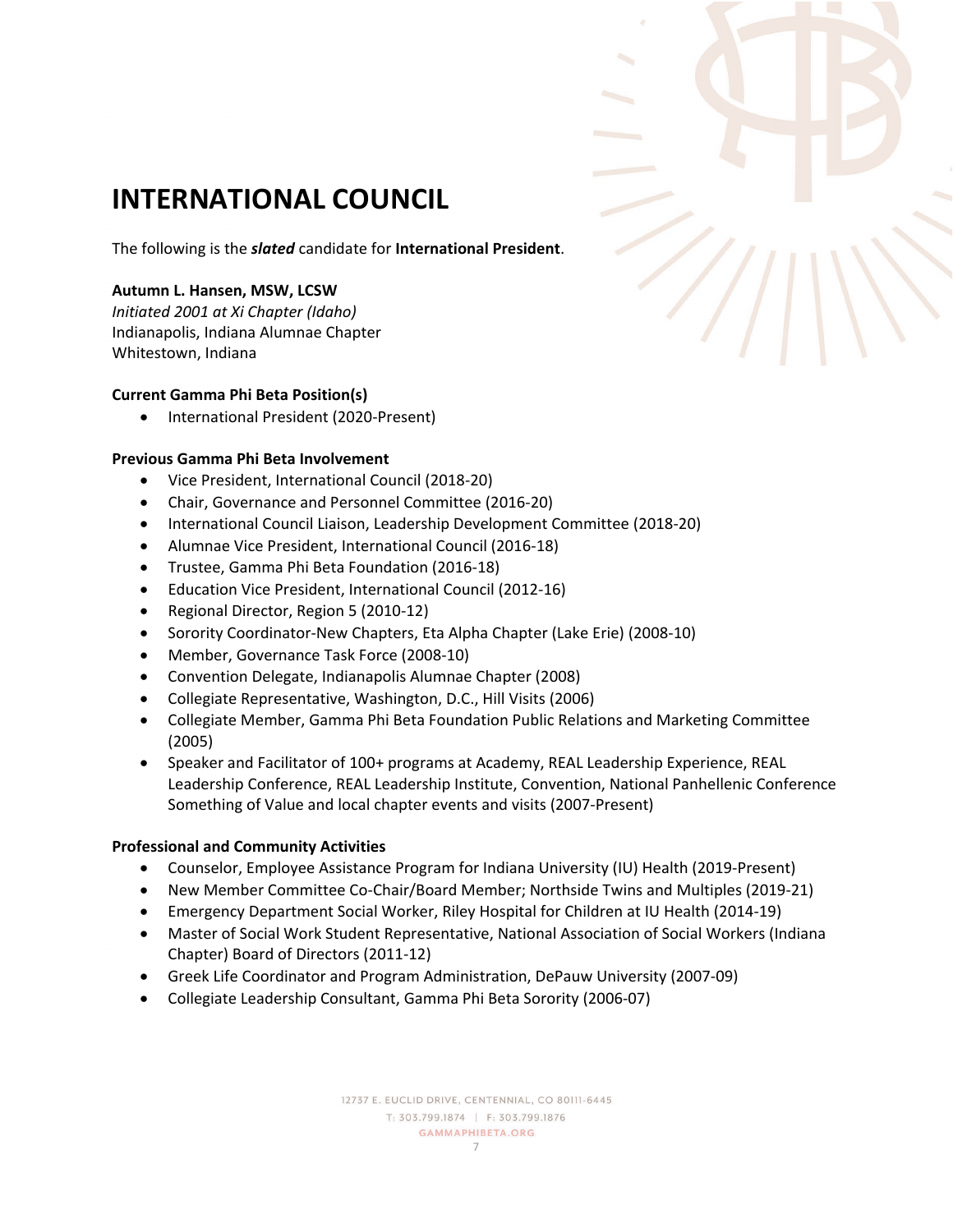The following are the *slated* candidates for **International Vice President**.

#### **Crissy Buchanan Carlisle**

*Initiated 1991 at Epsilon Lambda Chapter (Alabama)*  Dallas Alumnae Chapter Dallas, Texas

#### **Current Gamma Phi Beta Position(s)**

- Vice President, International Council (2020-Present)
- Chair, Governance and Personnel Committee (2020-Present)
- IC Liaison, Audit and Finance Committee (2020-Present)

#### **Previous Gamma Phi Beta Involvement**

- Member, Facilities Management Company Board of Managers (2016-20)
- Participant, The Clara Project (2019)
- Member, Epsilon Lambda Chapter (Alabama) Affiliated House Corporation (AHC) Board (2016- 17)
- President, Epsilon Lambda Chapter (Alabama) AHC Board (2015-16)
- Province Membership Director (1998-2005)
- New Chapter Recruitment Consultant, Zeta Zeta Chapter (Coastal Carolina) (1996-98)

- Chief Financial Officer, Enhabit Home Health and Hospice (2021-Present)
- Chief Investor Relations Officer/Vice President of Financial Reporting, Encompass Health Corporation – NYSE: EHC (2005-21)
- Member, Momentum Leaders Board (2018-Present)
- Member, *Institutional Investor* Magazine's All-America Executive Team Best Investor Relations Professional (2018, 2019 and 2020)
- Member, Accounting Advisory Boards; University of Alabama at Birmingham and Samford University (2015-21)
- Co-Chair, United Way of Central Alabama<sup>'</sup>s Loaned Executive Program (2016-17)
- Corporate Recovery Consultant/Auditor, PricewaterhouseCoopers LLP/FTI Consulting (1994- 2004)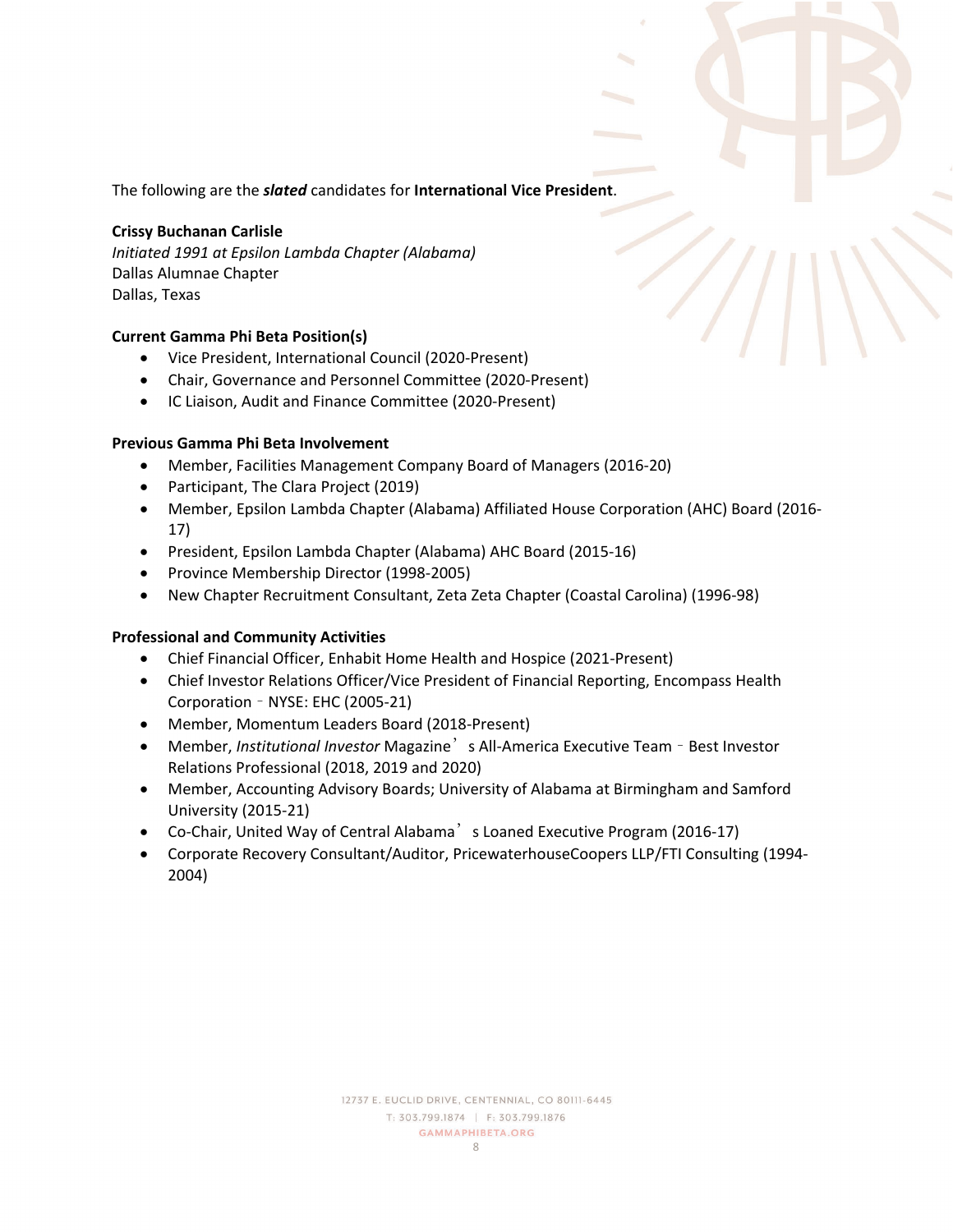# **Judy E. Graham, Ph.D., LCSW**

*Initiated 1973 at Psi Chapter (Oklahoma)*  Dallas, Texas Alumnae Chapter Dallas, Texas

#### **Current Gamma Phi Beta Position(s)**

- Vice President, International Council (2020-Present)
- IC Liaison, Facilities Management Company, Board of Managers (2020-present)
- Chairwoman, Audit and Finance Committee (2020-present)

#### **Previous Gamma Phi Beta Involvement**

- Service Award (2021)
- Panelist, Webinar "Building Confidence through Professional Pivots" (2020)
- Member, International Grants-in-Aid Committee (2016-20)
- Ritual Advisor, Alpha Xi Chapter (Southern Methodist) (2014-20)
- Participant, The Clara Project (2019)
- Member, Alpha Xi Chapter (Southern Methodist) House Corporation Board (HCB) (2012-14)
- Publication Award, National Interfraternity Foundation, "Leadership in a Post-Modern Society," based upon keynote address at REAL Leadership Conference (1996), published in *The Crescent* (1998)
- Member, International Nominating Committee (1994)
- Alumna of the Year, Dallas Alumnae (1993)
- Member, International Endowment Loan Board (1990-94)
- Loyalty Award, Gamma Phi Beta Sorority (1991)
- Trustee, Gamma Phi Beta Foundation Board of Trustees (1981-88)
- Chair, International Camping Committee (1981-88)
- Member, International Camping Committee (1979-80)
- International Philanthropy Chairwoman (1977-82)
- Director and Counselor, Gamma Phi Beta Camp Sechelt (1974-77)

- Consultant, U.S. Department of Health and Human Services (2018-Present)
- Malcolm Baldrige Examiner (2016-18)
- Account and Market Manager, Eli Lilly & Co., (2001-17)
- Public Policy Director, Mental Health America, (2000-01)
- Nonprofit Management Training Program with Dr. Peter Drucker, Peter Drucker Foundation for Nonprofit Management (1992)
- Executive Director, Regional Director, Program Director, Clinical Director, Development Director, Family Therapist/Social Worker in the nonprofit behavioral health field (1977-2000)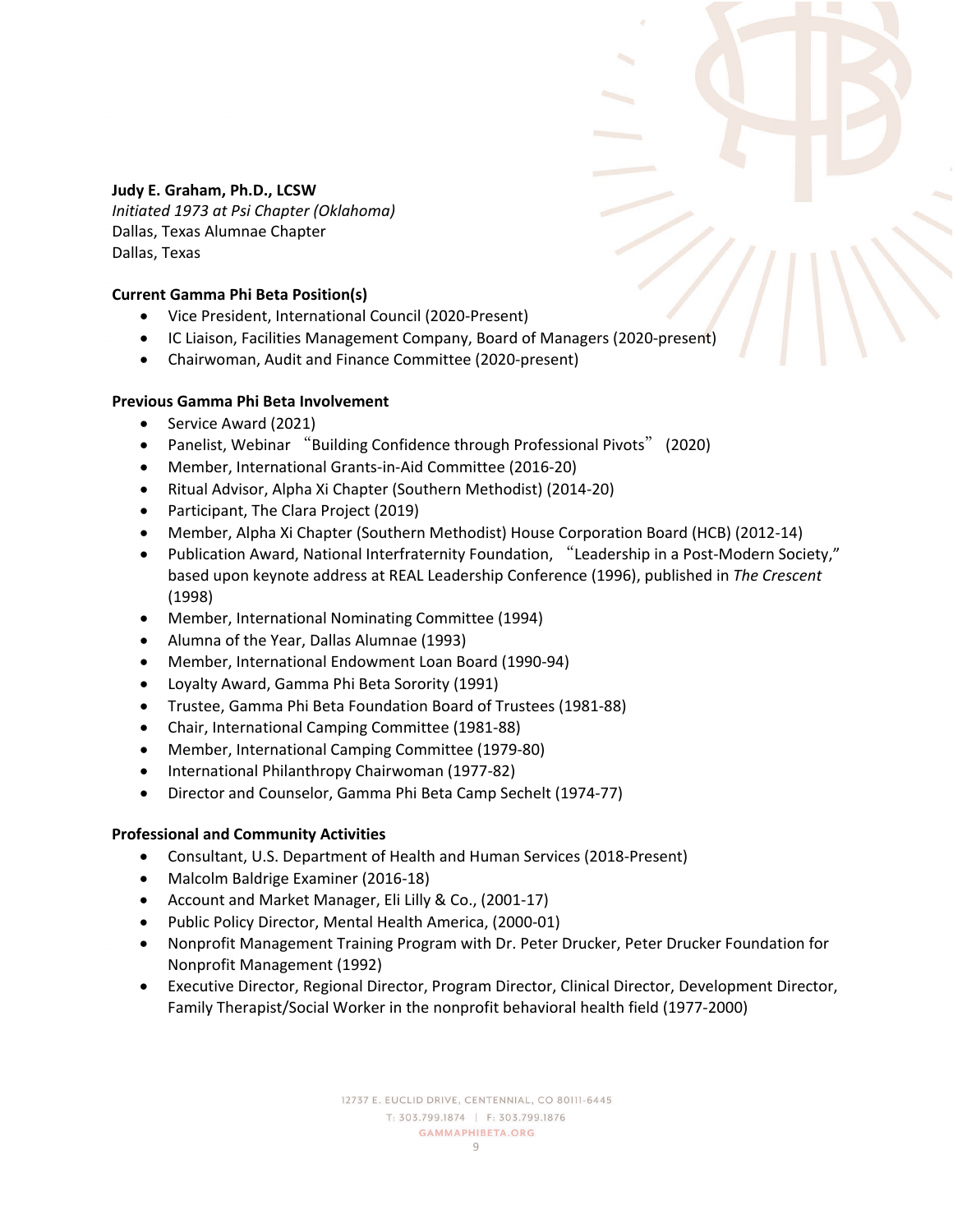#### **Teresa Jones Haney**

*Initiated 1998 at Beta Omega Chapter (Northern Arizona)*  Long Beach Alumnae Chapter Anaheim, California

# **Current Gamma Phi Beta Position(s)**

- Belonging, Diversity, Inclusion Committee Vice Chair (2020-Present)
- 150th Member Engagement Committee Member (2020-Present)

# **Previous Gamma Phi Beta Involvement**

- Vice Chair, Nominating Committee (2018-20)
- Foundation Grants Committee (2016-20)
- University of Kentucky Extension Recruitment Team Member (2019)
- Collegiate Chapter Supervisor-New Chapter, Eta Rho Chapter (Nevada-Las Vegas) (2017-20)
- Sorority Director Alumnae Development (2011-17)
- Special Recruitment Consultant at Zeta Theta Chapter (Pepperdine) (2011-16)
- Presentation Team Member (2014-16)
- University of Las Vegas-Nevada Extension Recruitment Team Member (2016)
- REAL Leadership Experience Team Member (2015)
- Columbia University Extension Recruitment Team Member (2015)
- Ritual Advisor at Delta Delta Chapter (California State-Fullerton) (2012-14)
- Recruitment Advisor at Delta Delta Chapter (California State-Fullerton) (2006-12)
- Long Beach Alumnae Chapter Public Relations Vice President (2011-13)
- Regional Team Member, Region 7 (2008-11)
- Long Beach Alumnae Chapter President (2006-11)

- Special Education Early Intervention Teacher ABC Unified School District (2006-Present)
- Eastside Foodies for Christ (2016-Present)
- ABC Unified School District Union Site Representative (2014-Present)
- National Panhellenic Conference Access and Equity Advisory Committee (2020-21)
- Whitney High School Cheerleading Coach (2008-19)
- Calvary Chapel Titus 2 Woman to Woman Discipleship Trainer (2014-17)
- Camp Fire USA Program Administrator (2010-15)
- Camp Fire Summer Camp Counselor (1998-2010)
- Lakewood High School Cheerleading Coach (2000-06)
- Vipers Competitive Cheerleading Coach and Program Administrator (1998-2006)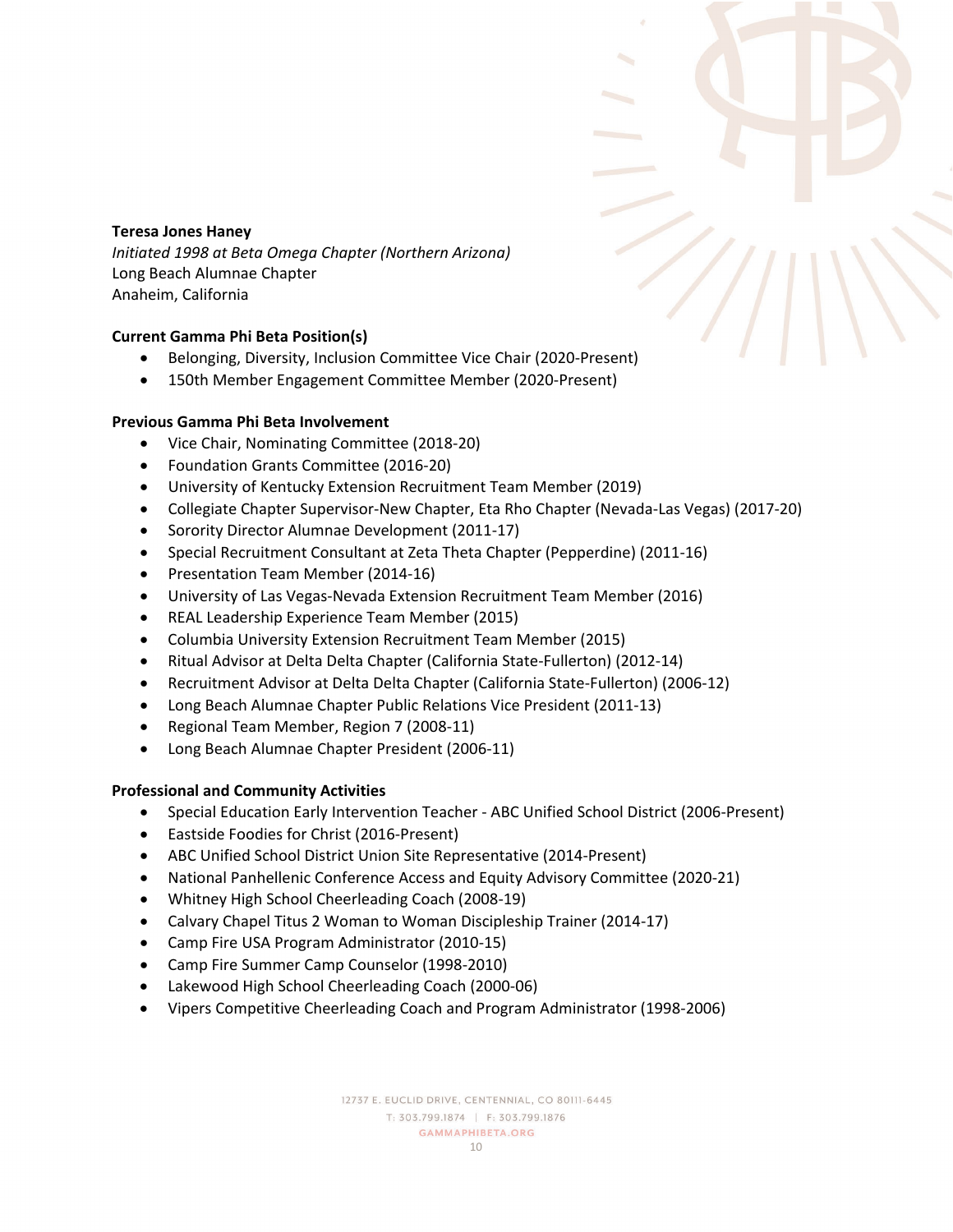

#### **Lillian Hallstrand Lammers, DMin**

*Initiated 1997 at Theta Chapter (Denver)*  Memphis Alumnae Chapter Memphis, Tennessee

#### **Current Gamma Phi Beta Position(s)**

• Vice President, International Council (2020-Present)

#### **Previous Gamma Phi Beta Involvement**

- Chair, Alumnae Awards Committee (2018-20)
- President, Memphis Alumnae Chapter (2019-20)
- Vice President, Nashville Alumnae Chapter (2018)
- Facilitator, Taking a Stand (2016-18)
- Sorority Coordinator-New Chapter, Phi Chapter (Washington University) (2015-18)
- Facilitator, Presentation Team (2014-16)
- Chapter Advisor, Alpha Chapter (Syracuse) (2005-06)
- New Chapter Director, Zeta Omicron Chapter (John Carroll) (2002-05)
- Collegiate Leadership Consultant, Gamma Phi Beta Sorority (2001-02)

- Associate Pastor, First Congregational Church of Memphis (2020-Present)
- SPAN Coordinator, Association of Theological Schools (2021-Present)
- Clergy Caucus Co-Chair, Memphis Interfaith Coalition for Action and Hope/MICAH (2020- Present)
- Mission Integration Committee, Methodist Healthcare System (2020-Present)
- Director of Stewardship and Vocational Planning, Vanderbilt Divinity School (2014-20)
- Bereavement Coordinator/Chaplain, Vanderbilt University Medical Center (2010-14)
- Chaplain Resident, St. Thomas/Nashville CPE Partnership (2008-09)
- Career Services/Academic Advisor, Cornell University (2005-06)
- Director of Greek Life/Orientation Program Coordinator, Baldwin-Wallace College (2004-05)
- President, Garfield Place Homeowners Association (2013-16)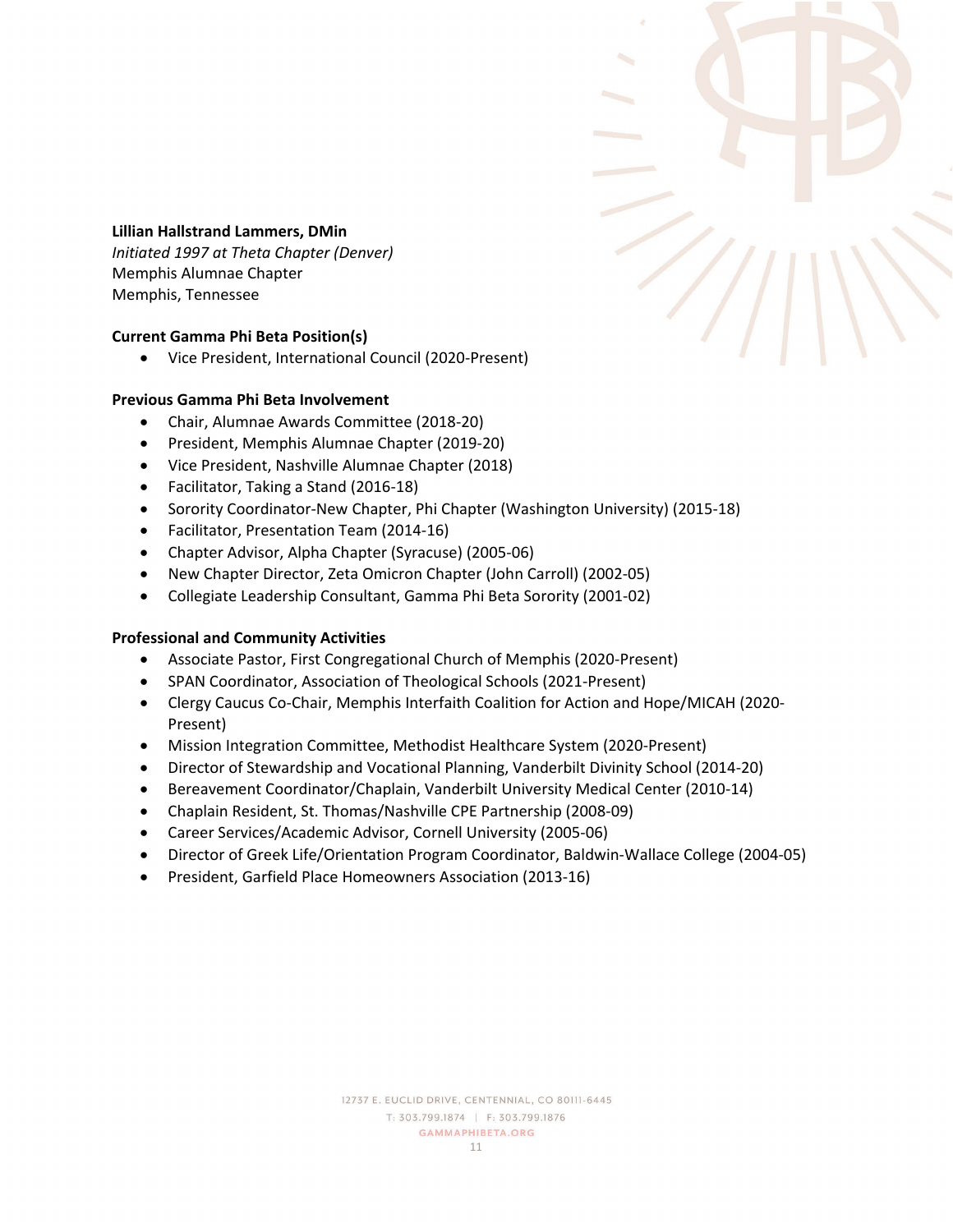# **Victoria Lopez-Herrera**

*Initiated 2010 at Zeta Mu Chapter (St. John's) as an Alumna Initiate* San Antonio, Texas

# **Current Gamma Phi Beta Position(s)**

• Leadership Development Committee (2016-Present)

#### **Previous Gamma Phi Beta Involvement**

- Virginia Commonwealth University, Extension Recruitment Team (2019)
- Co-Chair, Belonging and Inclusion Taskforce (2018-20)
- Facilitator, REAL Leadership Experience (2016-18)
- Sorority Coordinator Alumnae Resources, Region 7 (2017-18)
- Scholarship Committee (2016-17)
- Columbia University, Extension Recruitment Team (2015)
- Presentation Team (2014-16)
- Volunteer, Extension Presentation Team (2013-15)
- President, New York City Alumnae Chapter (2011-12)
- Treasurer, New York City Alumnae Chapter (2010)
- Panhellenic Affairs Advisor, Zeta Mu Chapter (St. John's) (2010)

- Senior Associate Director for Member Services and Student/Staff Learning in Campus Recreation at The University of Texas at San Antonio (2013-Present)
- NIRSA Leaders in Collegiate Recreation: Board of Directors, At Large Director (2021-24), Affinity Group and Caucus Facilitator (2020-Present), Board of Directors, Annual Director (2019-20), Strategic Planning Taskforce (2017-18), Leadership Commission (2016-17)
- Association of Outdoor Recreation and Education (AORE): Board of Directors, Vice Chair and Chair of Nominating Committee (2021-22), Board of Directors, Governance Committee (2020- 21). Chair, Bylaws Alignment Taskforce (2020)
- Sunshine Cottage School for Deaf Children: Parent Teacher Group, Executive Board, Secretary (2018-20)
- Columbia University, Associate Director for Fraternity and Sorority Life (2006-13)
- The New School, Assistant Director for Residence Life (2004-06)
- Cornell University, Residence Hall Director, Latino Living Center (2001-04)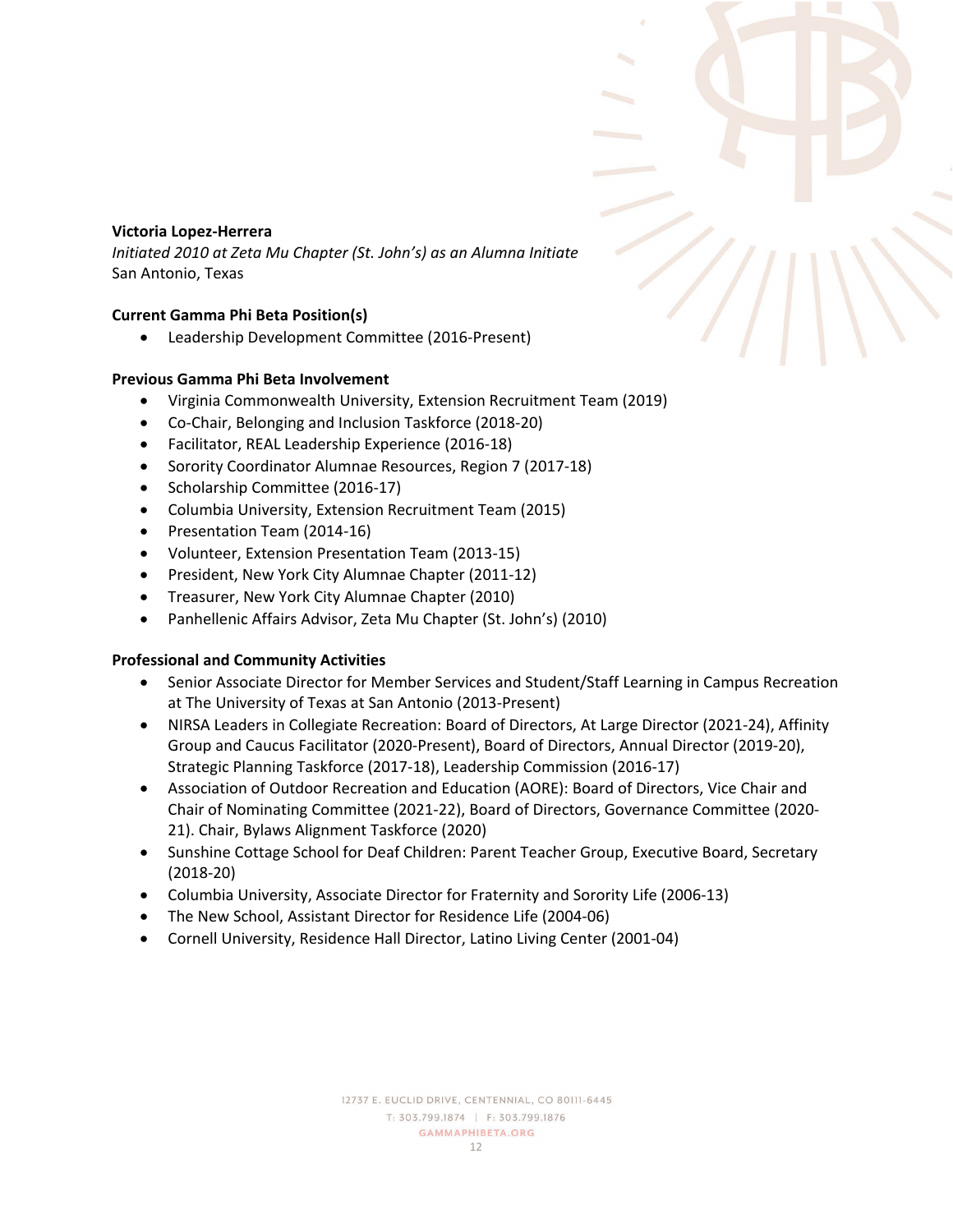

#### **Fran Mayfield Stevenson**

*Initiated 1985 at Beta Upsilon (Kansas State)*  Charleston, South Carolina Alumnae Chapter Charleston, South Carolina

#### **Current Gamma Phi Beta Position(s)**

- Vice President, International Council (2020-Present)
- Foundation Board of Trustees, IC Liaison (2020-Present)

# **Previous Gamma Phi Beta Involvement**

- Gamma Phi Beta Service Roll Award Recipient (2020)
- Member, Leadership Development Committee (2019-20)
- Sorority Coordinator-New Chapter, Eta Xi Chapter (Cincinnati) and Beta Xi Chapter (Ohio State) (2013-16)
- Sorority Director-Collegiate Extension (2009, 2011-13)
- Sorority Director-Regional Operations (2008-09)
- Regional Director, Region 3 (2007)
- Director of Leadership Development (2002-04)
- New Chapter Director, Zeta Gamma Chapter (Sonoma State), Zeta Delta Chapter (Southeast Missouri State), Gamma Phi Chapter (Auburn) (1995-97)
- Assistant to the Collegiate Vice President-Scholarship (1992-93)
- Chapter Advisor, Beta Gamma Chapter (Bowling Green) (1989-91)
- Gamma Phi Beta Committee Service: Project Success-Review of Extension/New Chapter (2009)
- Gamma Phi Beta Loyalty Award Recipient (2010)

- Senior Vice President, Customer Success at GoodUnited (2022-Present)
- Vice President, North America Customer Success at Accruent (2019-21)
- Chief Revenue Officer 2015 MVP Award, Accruent (2015)
- Wilford A. Butler Outstanding Alumna Award AFA (Association of Fraternity/Sorority/Advisors) (2014)
- Larry Phillip Award, Alpha Sigma Phi Fraternity (2011)
- Assistant Director-Student Activities and Fraternity/Sorority Life, Capital University (2010-11)
- Collegiate Leadership Consultant, Gamma Phi Beta Sorority (1988-89)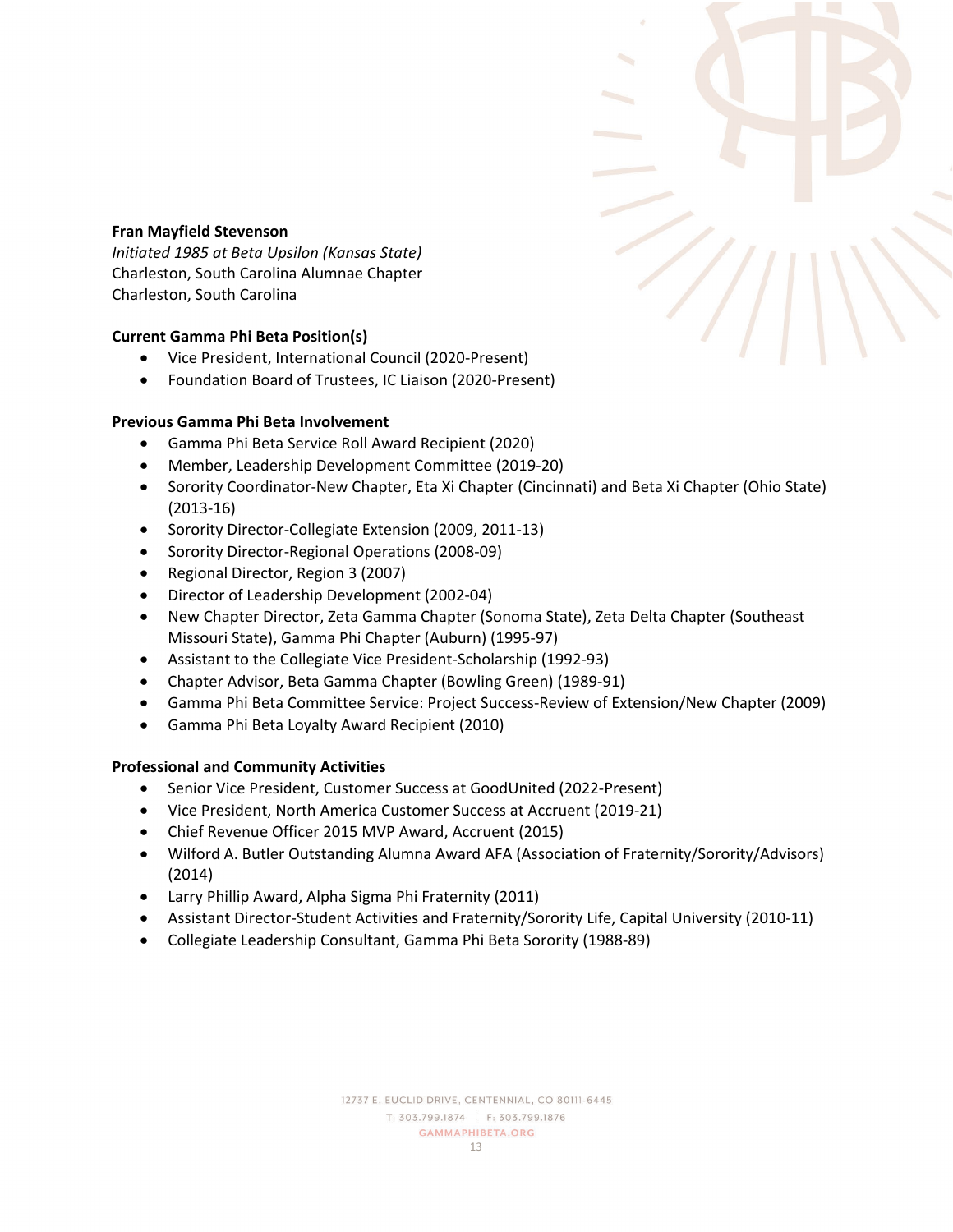# **NOMINATING COMMITTEE**

The following are the *slated* candidates for **International Nominating Committee Member**.

#### **Bree Brownlee**

*Initiated 2001 at Epsilon Beta Chapter (Alma)*  Oakland County Alumnae Chapter Lake Orion, Michigan

# **Current Gamma Phi Beta Position(s)**

- 150th Celebration Events Subcommittee Member (2021-Present)
- Epsilon Beta Chapter Advisor (2012-Present)

# **Previous Gamma Phi Beta Involvement**

- Lead Facilitator (2019-21)
- Foundation Development and Public Relations Board Member (2016-19)

- Leo Burnett Detroit-General Motors Customer Care and Aftersales and GM Protection: Senior Vice President and Group Account Director (2004-Present)
- Alma College FSL Alumni Advisory Board (2021-Present)
- Fenton Ballet Theater Production Stage Manager (2019-Present)
- Michigan Celtic Classic Highland Dance Competitions Director (2009-Present)
- Queen of Scots Dance Academy: Founder, Director and Instructor (1999-Present)
- Alma College Alumni Board, Secretary (2011-17)
- FUSTA United States Inter-Regional National Highland Dance Championship, 2022 Chairperson (2021-Present); 2016 Chairperson (2011-16); 2010 Co-Chairperson (2008-10)
- St. Andrew's Society of Detroit Queen of the Highlands Scholarship Program: Founder and Director (2004-10)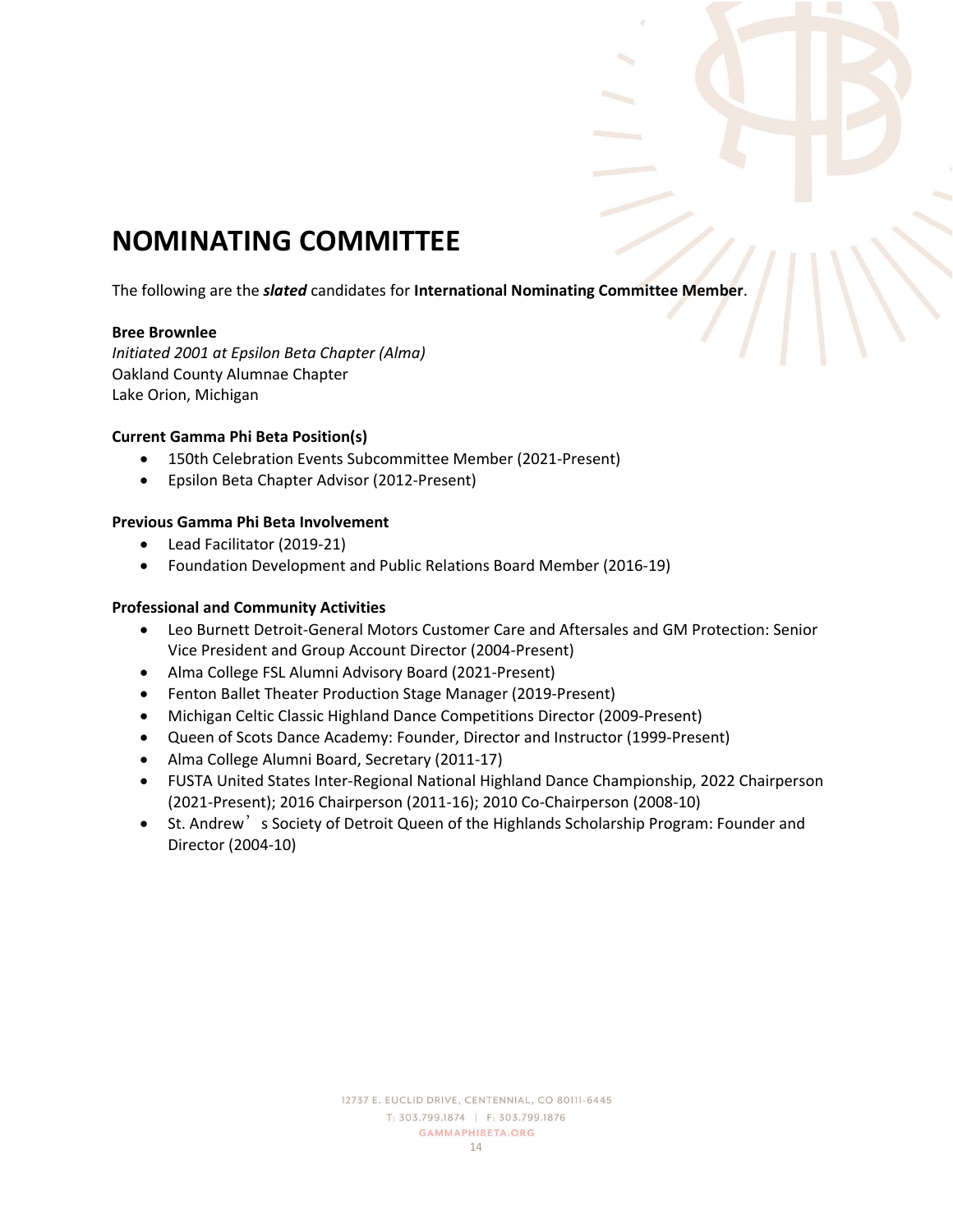# **Lindsay Young Champion**

*Initiated 2005 at Alpha Xi Chapter (Southern Methodist)*  Greater Orange County Alumnae Chapter Lake Forest, California

# **Current Gamma Phi Beta Position(s)**

- Regional Team Leader, Region 5 (2020-Present)
- 150th Celebration Events Subcommittee Member (2021-Present)

# **Previous Gamma Phi Beta Involvement**

- Collegiate Chapter Supervisor/Regional Coordinator, Region 8 (2018-20)
- Chapter Advisor, Lambda Chapter (University of Washington) (2013-18)
- Public Relations Advisor, Lambda Chapter (University of Washington) (2012)
- Seattle Convention Local Committee Member (2012-14)

- Senior Buyer, Tillys (2018-22)
- Senior Buyer, Zumiez (2012-18)
- Zumiez Culture Committee (2014-18)
- Zumiez Home Office Training (2015-18)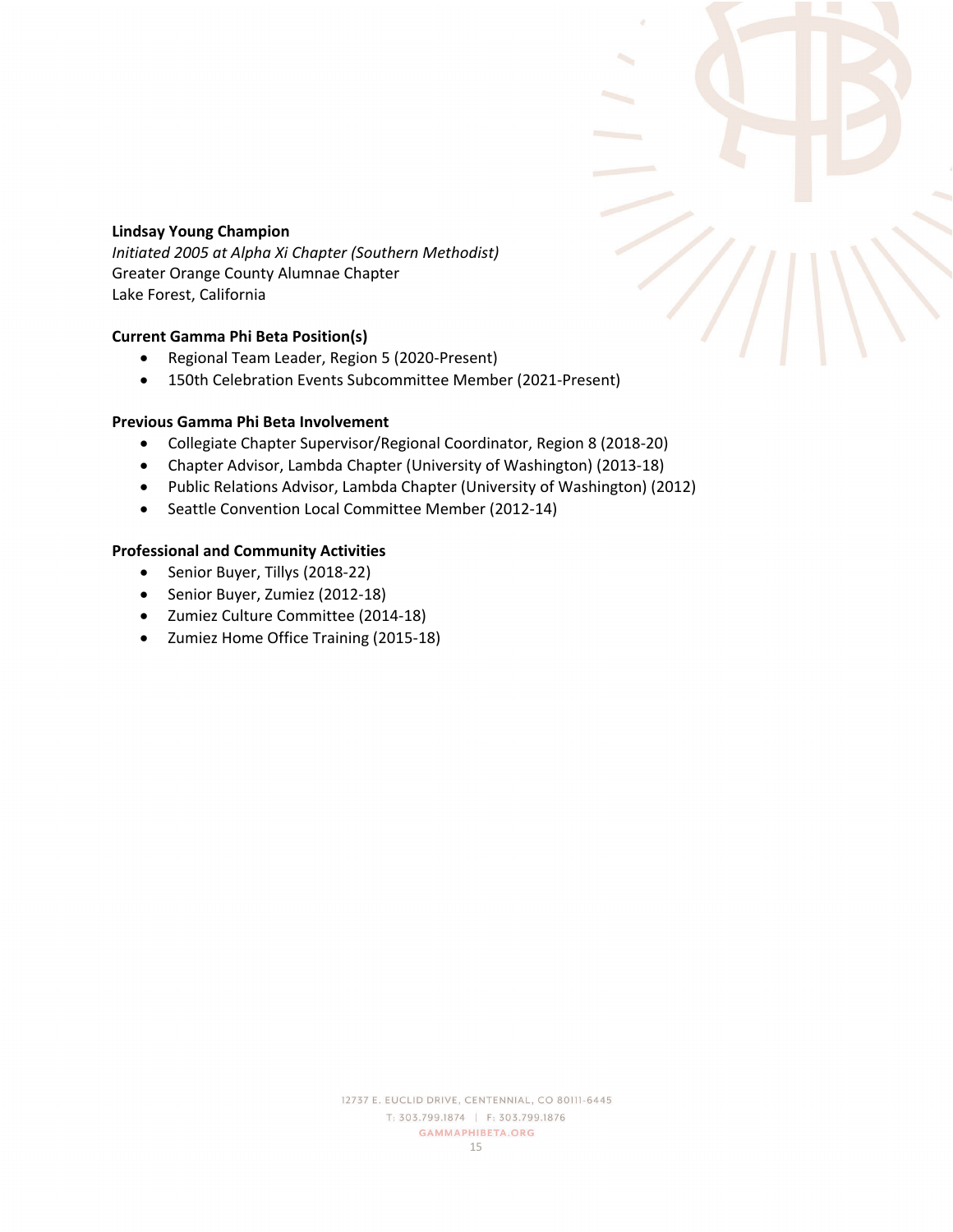# **Jennifer Kurumada Chuang**

*Initiated 1991 at Eta Chapter (California-Berkeley)*  Pasadena Alumnae Chapter San Marino, California

# **Current Gamma Phi Beta Position(s)**

• Pasadena Alumnae Chapter Treasurer (2018-Present)

# **Previous Gamma Phi Beta Involvement**

- Foundation Trustee (2011-17); Finance Chair (2013-17); Investment Subcommittee Chair (2011- 13)
- University of California-San Diego Extension Presentation Team (2013)
- Regional Director, Region 7 (2007-11)
- University of Nevada-Las Vegas Extension Presentation Team (2010)
- Regional Coordinator-Recruitment, Region 7 (2005-07)
- Release Figures Management Task Force (2005-06)
- Recruitment Advisor, Alpha Iota Chapter (California-Los Angeles) (2000-05)
- Pasadena Alumnae Chapter Nominating Committee (2012, 2016); Alumnae Collegiate Relations Chair (2001-07); Gammie Golf Coordinator (2002-04)
- Collegiate Leadership Consultant (1994-95)

- Owner/Director of TwoTalents Education, Inc., Maple Avenue Preschool (2006-Present)
- City of San Marino: Recreation Department (Early Childhood) Blue Ribbon Committee (2018-19)
- H.E. Huntington Middle School PTA: President (2015-16), Parliamentarian (2016-17), Centennial Celebration (2017-18)
- K.L. Carver Elementary School: PTA President (2013-14), Parliamentarian (2014-15), Carnival Chair (2012-13), 1st VP Ways and Means (2011-12), Parent Party Chair (2010-11)
- Pasadena Child Health Foundation: Chair (2021-Present), Vice Chair (2019-20), Advisory Board Member (2017-Present)
- San Marino Area Chapter of National Charity League, Inc.: Patroness (2014-20), VP/Director Main Street Attraction (2018-20), Main Street Attraction Lead Day Chair (2017-18), Class of 2020 Strawberry Tea Chair (2017-18), Tea and Ball Mothers' Brunch Chair (2017)
- San Marino High School PTSA, San Marino: President (2021-22), Grad Night Business Chair (2019-21), Golf Tournament Chair (2020-21)
- San Marino PTA Council, San Marino: PTA Council President (2017-18)
- San Marino Unified School District, San Marino: Measure E Renewal Campaign Chair (2021), Academic Advisory Committee (2018-21)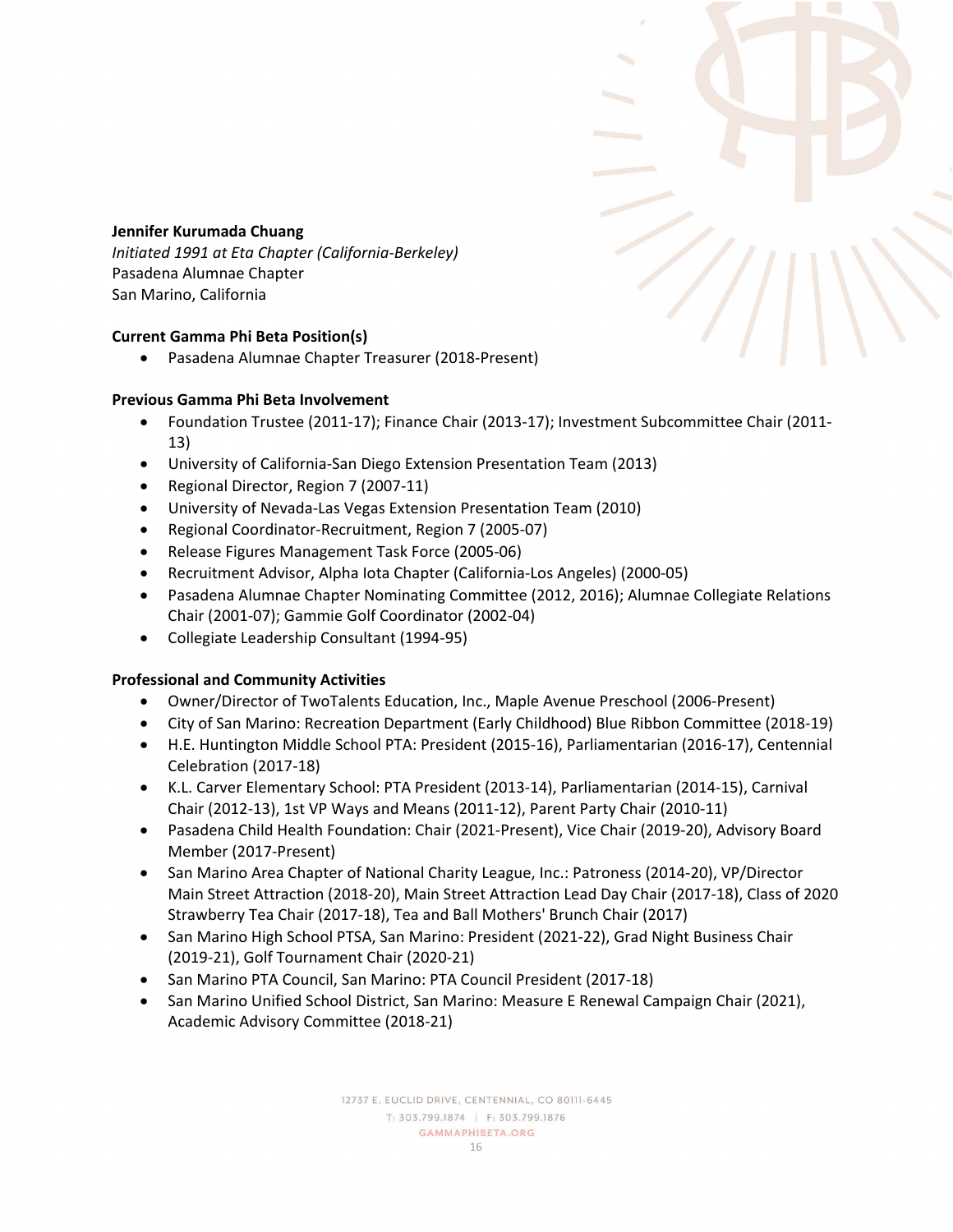• San Marino Schools Foundation, San Marino: Trustee (2014-20), Associate Trustee (2020- Present)

#### **Kelly Brown Dunne**

*Initiated 1990 at Alpha Chi Chapter (William & Mary)*  Northern Virginia Alumnae Chapter Arlington, Virginia

#### **Current Gamma Phi Beta Position(s)**

• Vice President, International Council (2020-Present)

#### **Previous Gamma Phi Beta Involvement**

- Chapter Advisor, Epsilon Pi Chapter (George Mason) (2018-20)
- Risk and Policy Specialist (2017-20)
- Participant, The Clara Project (2019)
- Facilitator, Taking a Stand (2016-18)
- Onboarding Specialist (2016-17)
- Sorority Coordinator-Safety and Wellness (2013-16)
- Sorority Director-Advisor Development (2008-12)
- Regional Director, Region 2 (2007-08)
- Regional Coordinator-Panhellenic, Region 2 (2006-07)
- Discipline Committee Member (2003-06), Chairwoman (2005-06)
- Province Collegiate Director, XIV (1997-2002)
- Service Roll, Gamma Phi Beta Sorority

- Executive Director, School of Integrative Studies, George Mason University (2016-Present)
- Member, Academic Leadership Program, George Mason University (Fall 2019 Cohort)
- Member, Honor Committee, George Mason University (2016-Present)
- Member, Washington-Lee High School Parent-Teacher Association (2016-Present)
- Member, College Senior Leadership Committee, George Mason University (2015-Present)
- George Mason University's Quill Award Recipient (recognizes leadership and dedication to the university and its students) (2015)
- Member, Bluemont Civic Association (1998-Present)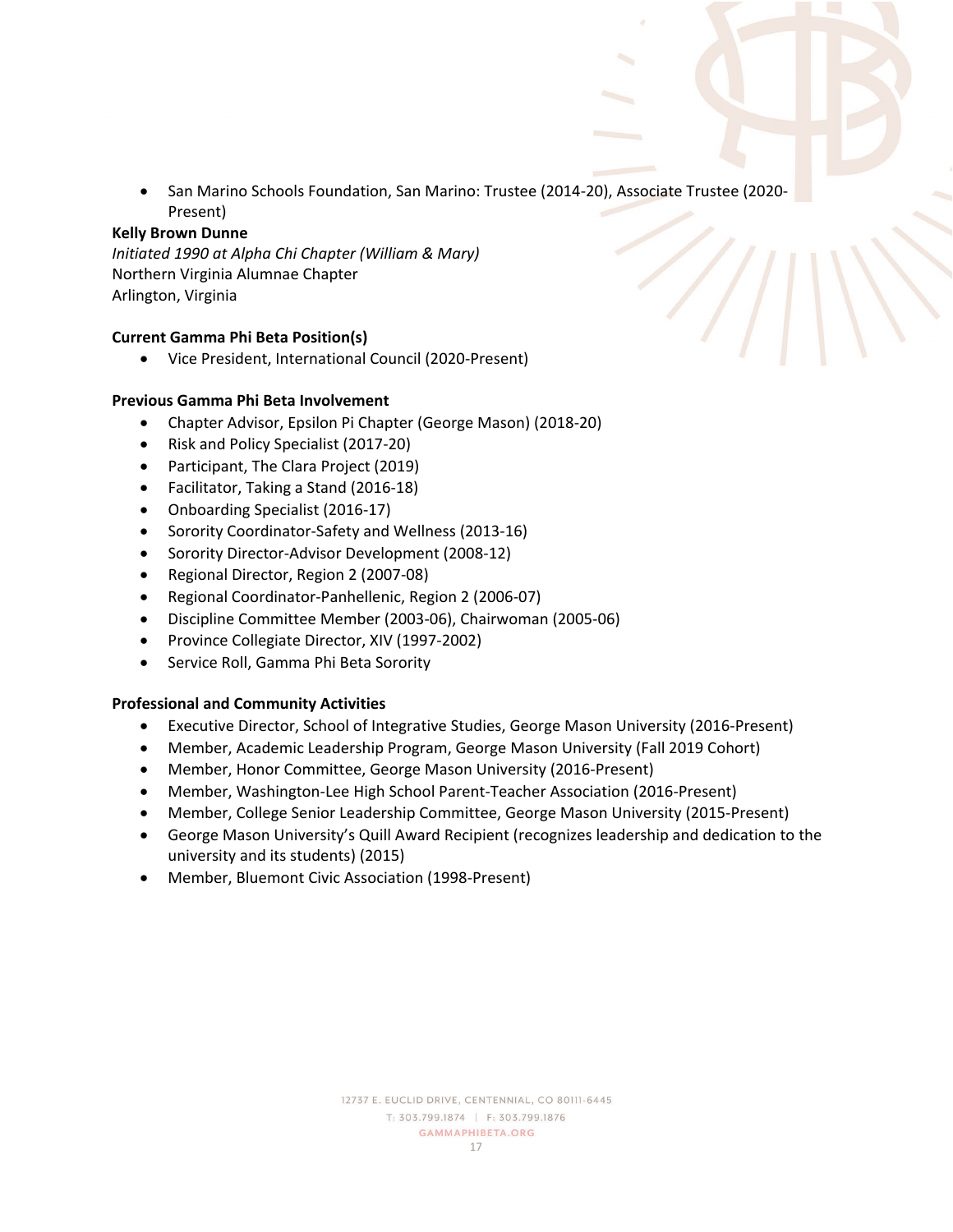# **Tamara Sprull Rudnicki**

*Initiated 2005 at Epsilon Zeta Chapter (Jacksonville)*  Chicago Alumnae Chapter Chicago, Illinois

#### **Current Gamma Phi Beta Position(s)**

- Collegiate Chapter Supervisor, Midwest 4 (2016-Present)
- Chapter President, Chicago Alumnae Chapter (2013-Present)
- Foundation Stewardship Committee Member (2020-Present)
- 150th Anniversary Pride and Recognition Committee Member (2021)

#### **Previous Gamma Phi Beta Involvement**

• Epsilon Zeta Chapter, Education Vice President (2007-08); Standards Chair (2006-07); Social Chair (2005-06)

- Customer Support Specialist, Lulu and Georgia (2022)
- The Chicago School of Professional Psychology: Manager, Online Student Support Services, (2018-21) Senior Student Support Counselor (2017-18) Student Support Counselor (2016-17)
- Sales Associate, Vera Bradley (2018-20)
- Academic Advisor, Northwestern College (2015-16)
- TCS Education System, Student Advisor (2014); Academic Records Specialist (2011-14)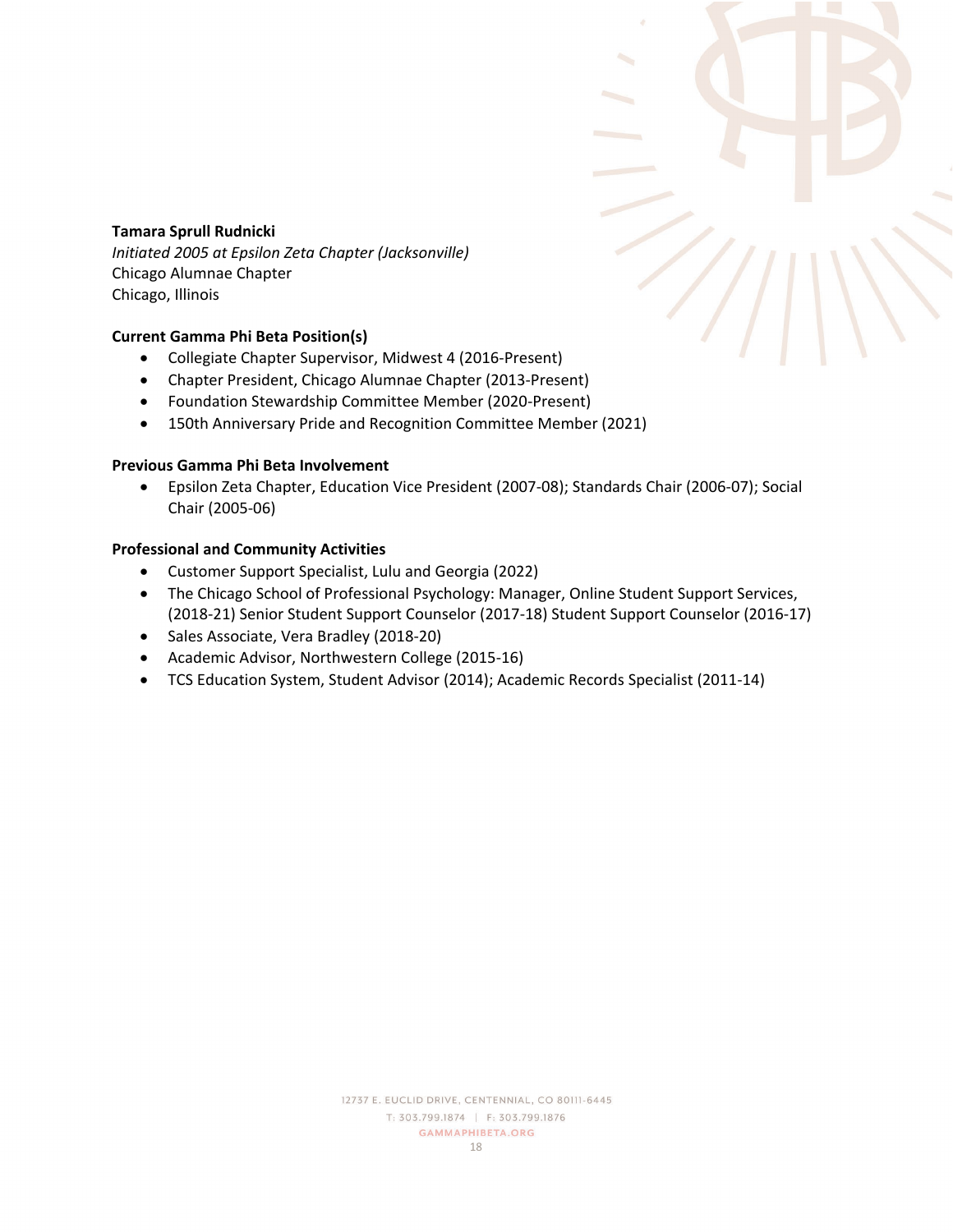# **Chandra Claassen Soulé**

*Initiated 1995 at Pi Chapter (Nebraska-Lincoln)*  Prosper, Texas

# **Previous Gamma Phi Beta Involvement**

- The Clara Project Participant (2020)
- Confirmed Conventioneers Convention Lead (2018)
- Scholarship Application Review Committee (2014-16)
- Sorority Director, Safety and Wellness (2012-16)
- Sorority Coordinator-New Chapter, Gamma Chi Chapter (Texas State-San Marcos) (2012-15)
- Presentation Team Member (2012-14)
- Extension Team, Eta Zeta Chapter (Cincinnati) (2012)
- Sorority Director, Leadership (2010-12)
- Extension Team, Eta Gamma Chapter (Delaware) (2010)
- Sorority Coordinator, Leadership (2009-10)
- Regional Managing Coordinator (2006-07)
- Extension Team, Zeta Psi Chapter (Texas-San Antonio) (2007)
- Extension Team, Zeta Phi Chapter (Arkansas-Fort Smith) (2007)
- Co-Extension Coordinator, Zeta Sigma Chapter (South Carolina) (2005)
- Chapter Advisor, Zeta Rho Chapter (Texas A&M-College Station) (2003-05)
- Sorority Recruitment Consultant, Beta Chapter (Michigan) (2001)
- Collegiate Member, House Corporation Board, Pi Chapter (Nebraska-Lincoln) (1995)

- Senior Manager-Franchise/License Administration, Pizza Hut LLC (2013-Present)
- Controller, CMR Construction and Roofing, LLC (2009-15)
- Production Manager, CMR Construction and Roofing, LLC (2006-09)
- Student Development Specialist, Texas A&M University (2002-05)
- Collegiate Leadership Consultant, Beta Rho Chapter (Colorado-Boulder) Resident Consultant (1998)